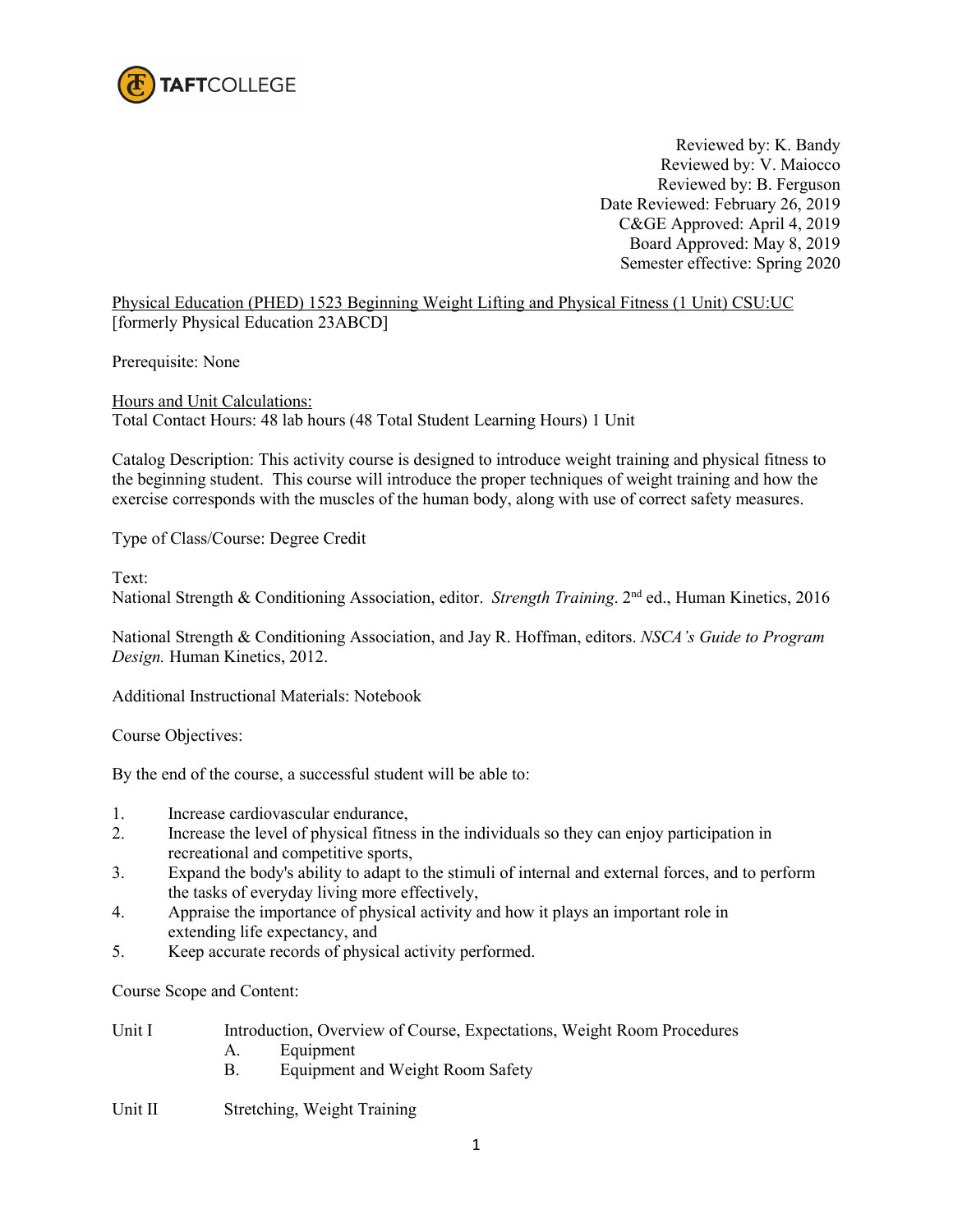

- A. Static and Dynamic Stretching
- B. Free weights
- C. Weight machines

Unit III Cardiovascular Exercise

- A. Elliptical Machine
- B. Treadmill<br>C. Stationary
- C. Stationary Bicycle<br>D. Walking / Jogging
- Walking / Jogging

Learning Activities Required Outside of Class:

The students in this class will spend a minimum of 1 hour per week outside of the regular class time doing the following:

1. Skill practice

Methods of Instruction:

- 1. Oral Instruction,
- 2. Demonstration, and<br>3. Mediated Learning.
- Mediated Learning.

Methods of Evaluation:

- 1. Skill demonstrations, including:
	- a. Performance exams,<br>b. Skill improvement, a
	- Skill improvement, and
	- c. Safe weight lifting technique.

Supplemental Data:

| TOP Code:                  | 083500: Physical Education         |
|----------------------------|------------------------------------|
| <b>SAM Priority Code:</b>  | E: Non-Occupational                |
| <b>Distance Education:</b> | Not Applicable                     |
| Funding Agency:            | Y: Not Applicable (funds not used) |
| Program Status:            | 1: Program Applicable              |
| Noncredit Category:        | Y: Not Applicable, Credit Course   |